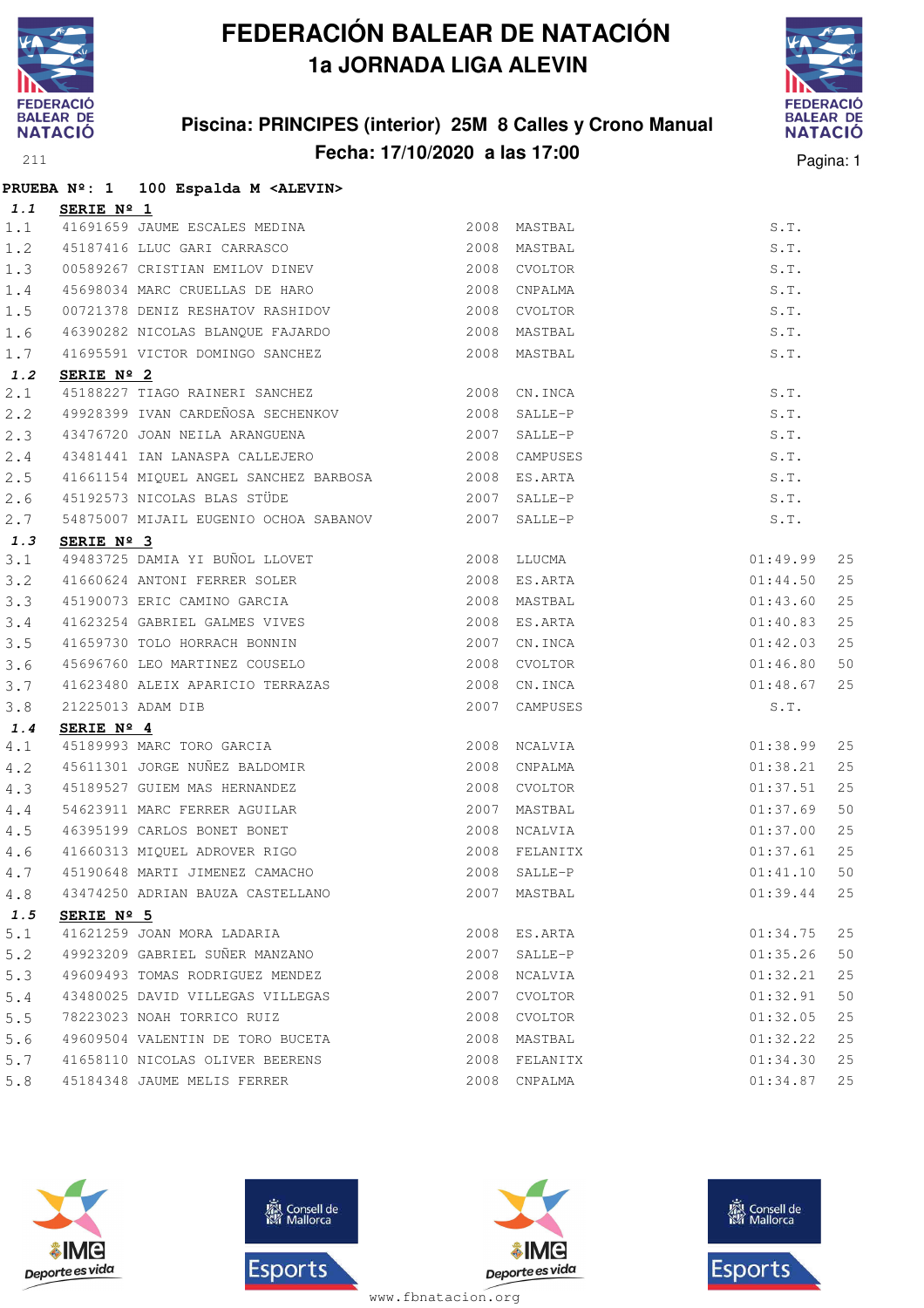

#### **Piscina: PRINCIPES (interior) 25M 8 Calles y Crono Manual Fecha: 17/10/2020 a las 17:00** Pagina: 2



|         |                         | PRUEBA Nº: 1 100 Espalda M <alevin></alevin>                                                                                      |               |               |    |
|---------|-------------------------|-----------------------------------------------------------------------------------------------------------------------------------|---------------|---------------|----|
|         | 1.6 SERIE $N^{\circ}$ 6 |                                                                                                                                   |               |               |    |
| 6.1     |                         | 45371479 MARC GAYA BISQUERRA                                                                                                      | 2008 CN.INCA  | 01:29.43      | 25 |
|         |                         | 6.2 46397767 MARCOS SIQUIER RIPOLL 2008 CNPALMA                                                                                   |               | 01:29.21      | 25 |
| 6.3     |                         | 41663834 SERGI PORTER VICENS 2008 SALLE-P                                                                                         |               | 01:27.93      | 25 |
| $6.4$   |                         | 45189060 JORDI PEREZ GARCIA                                                                                                       | 2007 CAMPUSES | 01:26.03      | 25 |
| 6.5     |                         | 41707753 PEP MIQUEL BURGUERA VALENS 2008 FELANITX                                                                                 |               | 01:27.76      | 25 |
| 6.6     |                         |                                                                                                                                   |               | 01:29.12      | 25 |
| 6.7     |                         | 49609031 GABRIEL BARCELO CASTAÑER 2008 SALLE-P                                                                                    |               | 01:29.31      | 25 |
| 6.8     |                         | 45371944 DANIEL TITOS IBAÑEZ                                                                                                      | 2008 MASTBAL  | 01:29.65      | 25 |
| 1.7     | SERIE Nº 7              |                                                                                                                                   |               |               |    |
| 7.1     |                         | 49770154 FCO. BORJA GARAU MORENO 2008 CNPALMA                                                                                     |               | 01:24.94      | 25 |
| 7.2     |                         | 45697069 SERGIO BENNASSAR MARTIN 2007 CNPALMA                                                                                     |               | 01:23.34      | 25 |
| 7.3     |                         |                                                                                                                                   |               | 01:24.67      | 50 |
| 7.4     |                         |                                                                                                                                   |               | 01:21.10      | 25 |
| 7.5     |                         | 45696312 POL VALLESPIR TORAN 2007 CN.INCA                                                                                         |               | 01:21.72      | 25 |
| 7.6     |                         | 45192768 MARC CASTRO ARQUES 2007 CAMPUSES                                                                                         |               | 01:24.72      | 50 |
| 7.7     |                         | 45613692 JOAN BORDOY TASCON 2007 NCALVIA                                                                                          |               | 01:24.68      | 25 |
| 7.8     |                         | 45192656 GERARD DOMENECH DE LA IGLESIA 2007 CAMPUSES                                                                              |               | 01:25.12      | 25 |
| 1.8     | SERIE Nº 8              |                                                                                                                                   |               |               |    |
| $8.1$   |                         | 45188997 LLUC ZANIN BARCELO 2007 NCALVIA                                                                                          |               | 01:19.12      | 25 |
| 8.2     |                         | 43470583 PAU REY GARCIA (2007) NCALVIA<br>45187628 XAVIER PUIG BLANCO (2007) NCALVIA<br>41663863 TOMEU BONET BONET (2007) NCALVIA |               | 01:16.59      | 25 |
| 8.3     |                         |                                                                                                                                   |               | 01:16.20      | 25 |
| 8.4     |                         |                                                                                                                                   |               | 01:15.26      | 50 |
| 8.5     |                         |                                                                                                                                   |               | 01:15.91      | 25 |
| 8.6     |                         | 41663102 ALEXANDRU MEDREA PADURE 2007 CNPALMA                                                                                     |               | 01:19.01      | 50 |
| $8.7\,$ |                         | 45698049 XISCO QUINTANILLA GUTIERREZ 2007 CNPALMA<br>49773073 IÑIGO ROMERO AVILES 2008 SALLE-P                                    |               | 01:16.71      | 25 |
| $8.8$   |                         |                                                                                                                                   |               | $01:20.89$ 25 |    |
|         |                         | PRUEBA Nº: 2 100 Espalda F <alevin></alevin>                                                                                      |               |               |    |
| 2.1     | SERIE Nº 9              |                                                                                                                                   |               |               |    |
| 9.2     |                         |                                                                                                                                   |               | S.T.          |    |
| 9.3     |                         |                                                                                                                                   |               | S.T.          |    |
| 9.4     |                         | 01976677 GABRIELA V. LUNA QUISPE (2009 MASTBAL                                                                                    |               | S.T.          |    |
|         |                         | 9.5 49608206 PAULA OLIVARES TORRICO 2009 LLUCMA 2009 ALLUCMA                                                                      |               |               |    |
| 9.6     |                         | 02117380 EMILY CZAJA                                                                                                              | 2010 FELANITX | S.T.          |    |
| 2.2     | SERIE Nº 10             |                                                                                                                                   |               |               |    |
| 10.2    |                         | 49611179 CARLA ARTEAGA MOLINA                                                                                                     | 2010 CVOLTOR  | S.T.          |    |
| 10.3    |                         | 49483716 NEUS MARTIN GINARD                                                                                                       | 2009 CVOLTOR  | S.T.          |    |
| 10.4    |                         | 5143948 JAKUB KATRENIAK                                                                                                           | 2009 SALLE-P  | S.T.          |    |
| 10.5    |                         | 41662508 CLAUDIA CASTRO MUÑOZ                                                                                                     | 2010 SALLE-P  | S.T.          |    |
| 10.6    |                         | 49609231 PAULA SERRANO IGLESIAS                                                                                                   | 2010 CVOLTOR  | S.T.          |    |







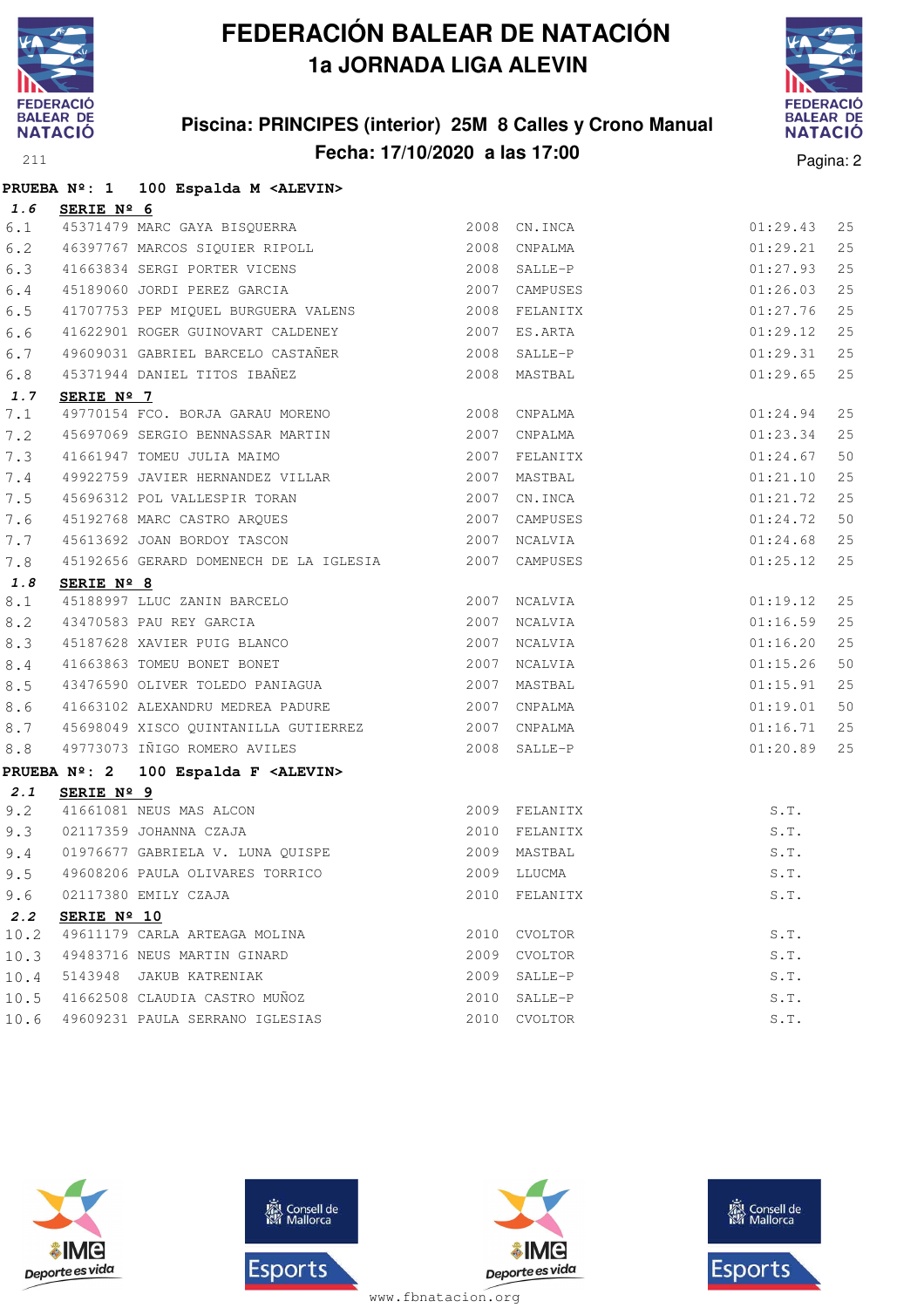

#### **Piscina: PRINCIPES (interior) 25M 8 Calles y Crono Manual Fecha: 17/10/2020 a las 17:00** Pagina: 3



|      |                 | PRUEBA Nº: 2 100 Espalda F <alevin></alevin>                                                                                                                                                                                                        |      |               |                                                          |    |
|------|-----------------|-----------------------------------------------------------------------------------------------------------------------------------------------------------------------------------------------------------------------------------------------------|------|---------------|----------------------------------------------------------|----|
|      | 2.3 SERIE Nº 11 |                                                                                                                                                                                                                                                     |      |               |                                                          |    |
|      |                 | 11.1 49926640 SARA VILLEGAS VILLEGAS 2010 CVOLTOR                                                                                                                                                                                                   |      |               | 01:58.90                                                 | 25 |
|      |                 | 11.2 54875912 MARTA RAMIS GALMES 2010 SALLE-P                                                                                                                                                                                                       |      |               | 01:52.40                                                 | 25 |
|      |                 | 11.3 49605845 PAULA SILLERO FERNANDEZ 2010 CVOLTOR                                                                                                                                                                                                  |      |               | 01:52.82                                                 | 50 |
|      |                 |                                                                                                                                                                                                                                                     |      |               | 01:49.07                                                 | 25 |
|      |                 | 11.4 03764793 LIUDMILA LABUTINA (2010 FELANITX)<br>11.5 45695014 SOFIA MESQUIDA PIOTROW (2009 CNPALMA                                                                                                                                               |      |               | 01:49.96                                                 | 25 |
|      |                 | 11.6 41657151 GEMMA GUINOVART CALDENTEY 6009 ES.ARTA                                                                                                                                                                                                |      |               | 01:51.36                                                 | 25 |
|      |                 |                                                                                                                                                                                                                                                     |      |               | $01:53.13$ 25                                            |    |
|      |                 | 11.7 49481146 AINA BAUZA LLANA (2010 FELANITX)<br>11.8 41658995 AINA SANSO FULLANA (2009 ES.ARTA)                                                                                                                                                   |      |               | S.T.                                                     |    |
| 2.4  | SERIE Nº 12     |                                                                                                                                                                                                                                                     |      |               |                                                          |    |
| 12.1 |                 | 52033227 M <sup>ª</sup> ANGELES BALAGUER PUJOL 2009 CNPALMA                                                                                                                                                                                         |      |               |                                                          | 25 |
|      |                 | 12.2 45699760 LAURA AVILA ANDREU 2009 LLUCMA<br>12.3 49928607 ELENA AMOR BAUZA 2009 LLUCMA<br>12.4 49605987 MELANIA ROMERO PONCE 2009 NCALVIA<br>12.5 45613777 NEUS GREGORIO RIERA 2009 CVOLTOR                                                     |      |               | 01:47.63<br>01:45.32<br>01:44.45<br>01:39.81<br>01:40.99 | 25 |
|      |                 |                                                                                                                                                                                                                                                     |      |               |                                                          | 25 |
|      |                 |                                                                                                                                                                                                                                                     |      |               |                                                          | 25 |
|      |                 |                                                                                                                                                                                                                                                     |      |               |                                                          | 25 |
|      |                 | 12.6 41691791 CRISTINA MIQUEL FULLANA 2009 ES.ARTA                                                                                                                                                                                                  |      |               | 01:44.99                                                 | 25 |
|      |                 |                                                                                                                                                                                                                                                     |      |               | 01:45.69                                                 | 25 |
|      |                 | 12.7 49868806 CECILIA NOCERAS SANCHEZ 2010 CN.INCA<br>12.8 49921504 MARINA COLL ROMAN 2010 CN.INCA                                                                                                                                                  |      |               | 01:48.61                                                 | 25 |
| 2.5  | SERIE Nº 13     |                                                                                                                                                                                                                                                     |      |               |                                                          |    |
|      |                 |                                                                                                                                                                                                                                                     |      |               | 01:38.36                                                 | 25 |
|      |                 |                                                                                                                                                                                                                                                     |      |               | 01:36.56                                                 | 25 |
|      |                 |                                                                                                                                                                                                                                                     |      |               | 01:36.53                                                 | 25 |
|      |                 |                                                                                                                                                                                                                                                     |      |               | 01:35.31                                                 | 25 |
|      |                 | 2.3 <b>SERIE Nº 13</b><br>13.1 46390955 MARTINA SERRA MARTINEZ<br>13.2 41659846 MARIA CIRER CABOT<br>2009 CNPALMA<br>13.3 54623315 MARTINA GARCIA PROHENS<br>13.4 49610392 ISABEL BERGAS COMAS<br>2010 CNPALMA<br>2010 SALLE-P<br>13.5 49920386 JUL |      |               | 01:35.65                                                 | 25 |
| 13.6 |                 | 46395107 SOFIA LOPEZ GUILLEN 2009                                                                                                                                                                                                                   |      | CN.INCA       | 01:36.56                                                 | 25 |
|      |                 | 13.7 49609931 ALBA PASCUAL SABANIEL 2009 SALLE-P                                                                                                                                                                                                    |      |               | 01:37.62                                                 | 25 |
|      |                 | 13.8 49610886 AZAHARA LLOMPART PORTAS 2010 CNPALMA                                                                                                                                                                                                  |      |               | 01:38.47                                                 | 25 |
| 2.6  | SERIE Nº 14     |                                                                                                                                                                                                                                                     |      |               |                                                          |    |
| 14.1 |                 | 46394334 LAURA VILAFRANCA MOYA 2009 NCALVIA                                                                                                                                                                                                         |      |               | 01:34.93                                                 | 25 |
|      |                 |                                                                                                                                                                                                                                                     |      |               | 01:35.85                                                 | 50 |
|      |                 |                                                                                                                                                                                                                                                     |      |               | 01:32.21                                                 | 25 |
|      |                 | 14.3 15697729 PAULA MELIS FERRER 2009 CNPALMA<br>14.4 19868938 JULIA LLABRES PEDRET 2009 SALLE-P<br>14.5 20549798 ELSA MIJARES FONTCLARA 2009 CN.INCA                                                                                               |      |               | 01:31.50                                                 | 25 |
|      |                 |                                                                                                                                                                                                                                                     |      |               | 01:31.97                                                 | 25 |
|      |                 | 14.6 08424482 SIENNA STEINFELDT                                                                                                                                                                                                                     | 2009 | CAMPUSES      | 01:32.29                                                 | 25 |
|      |                 | 14.7 46397615 MARIA ANGELA BARCELO CASTAÑER                                                                                                                                                                                                         |      | 2010 SALLE-P  | 01:33.89                                                 | 25 |
|      |                 | 14.8 45372103 AMELIE MONIER PIÑOL                                                                                                                                                                                                                   |      | 2009 CNPALMA  | 01:35.03                                                 | 25 |
| 2.7  | SERIE Nº 15     |                                                                                                                                                                                                                                                     |      |               |                                                          |    |
| 15.1 |                 | 45372330 EMILIE SANCHEZ BUJOSA                                                                                                                                                                                                                      | 2009 | CNPALMA       | 01:26.17                                                 | 25 |
| 15.2 |                 | 46394475 LAURA CASTAÑER NOGUERA                                                                                                                                                                                                                     | 2009 | CVOLTOR       | 01:28.03                                                 | 50 |
| 15.3 |                 | 49774243 AMALIA COLL COMPANY                                                                                                                                                                                                                        | 2009 | CNPALMA       | 01:24.63                                                 | 25 |
| 15.4 |                 | 45691319 BEATRIZ GIJON CASTRO                                                                                                                                                                                                                       | 2009 | SALLE-P       | 01:17.43                                                 | 25 |
| 15.5 |                 | 49614755 NEUS MARCO ESCRIBANO                                                                                                                                                                                                                       |      | 2009 SALLE-P  | 01:25.60                                                 | 50 |
|      |                 | 15.6 41692086 LAIA REUS SANS                                                                                                                                                                                                                        |      | 2009 CN. INCA | 01:25.32                                                 | 25 |
|      |                 | 15.7 46393247 OLIMPIA BESALDUCH ALVAREZ                                                                                                                                                                                                             |      | 2010 CNPALMA  | 01:26.05                                                 | 25 |
| 15.8 |                 | 49928381 LUCIA SANTHA FERENCZI                                                                                                                                                                                                                      |      | 2009 SALLE-P  | 01:29.89                                                 | 25 |







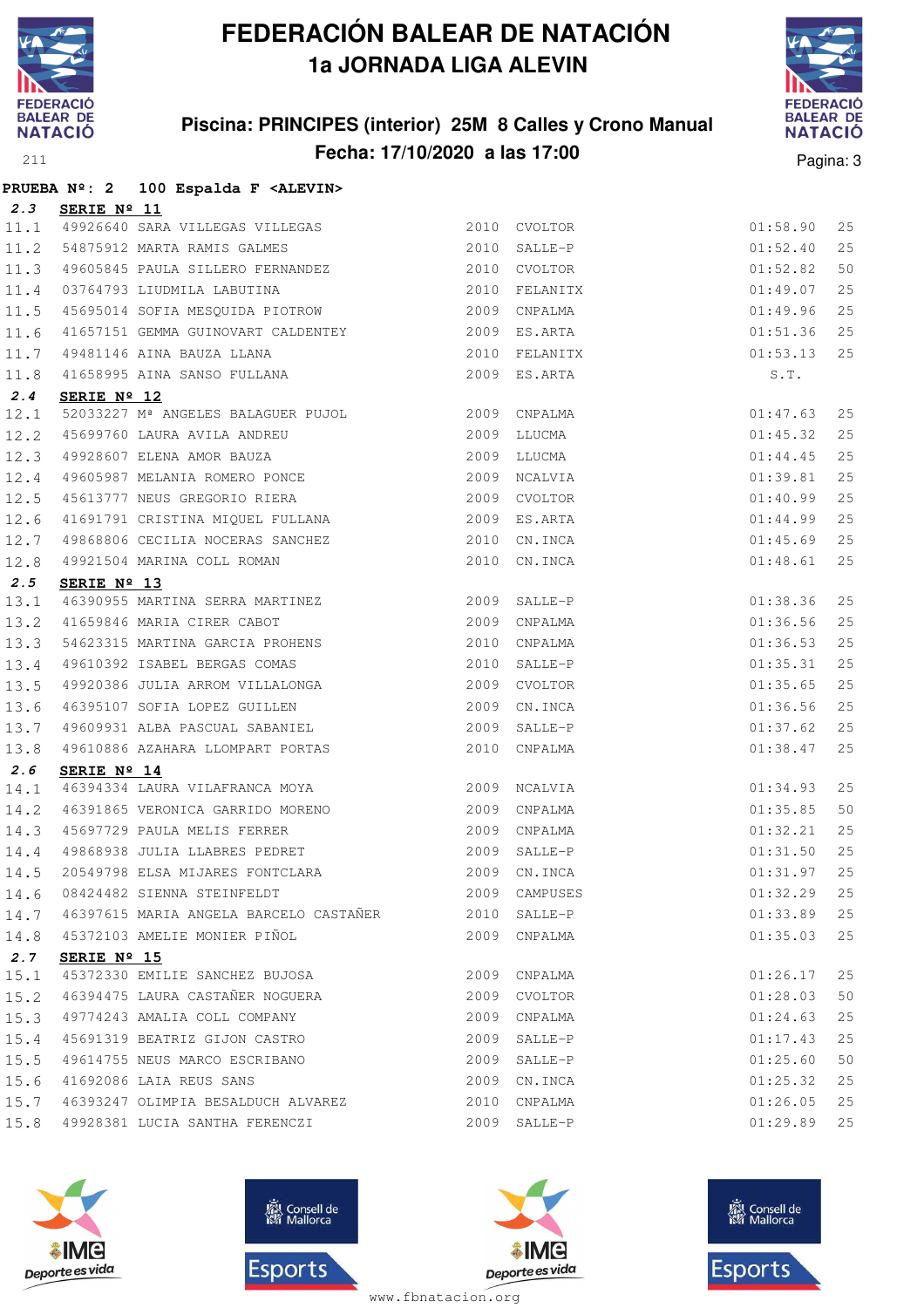

#### **Piscina: PRINCIPES (interior) 25M 8 Calles y Crono Manual Fecha: 17/10/2020 a las 17:00** Pagina: 4



|      |             | PRUEBA Nº: 3 100 Mariposa M <alevin></alevin>                     |      |               |          |    |
|------|-------------|-------------------------------------------------------------------|------|---------------|----------|----|
| 3.1  | SERIE Nº 16 |                                                                   |      |               |          |    |
|      |             | 16.3 43480025 DAVID VILLEGAS VILLEGAS                             |      | 2007 CVOLTOR  | S.T.     |    |
|      |             | 16.4 45698034 MARC CRUELLAS DE HARO 2008 CNPALMA                  |      |               | S.T.     |    |
| 16.5 |             | 45611301 JORGE NUÑEZ BALDOMIR 2008 CNPALMA                        |      |               | S.T.     |    |
| 16.6 |             | 45189527 GUIEM MAS HERNANDEZ                                      |      | 2008 CVOLTOR  | S.T.     |    |
| 3.2  | SERIE Nº 17 |                                                                   |      |               |          |    |
| 17.2 |             | 45188227 TIAGO RAINERI SANCHEZ                                    |      | 2008 CN. INCA | S.T.     |    |
| 17.3 |             | 49928399 IVAN CARDEÑOSA SECHENKOV                                 |      | 2008 SALLE-P  | S.T.     |    |
| 17.4 |             | 45192656 GERARD DOMENECH DE LA IGLESIA                            |      | 2007 CAMPUSES | S.T.     |    |
| 17.5 |             | 45192573 NICOLAS BLAS STÜDE                                       |      | 2007 SALLE-P  | S.T.     |    |
| 17.6 |             | 41623480 ALEIX APARICIO TERRAZAS                                  |      | 2008 CN.INCA  | S.T.     |    |
| 3.3  | SERIE Nº 18 |                                                                   |      |               |          |    |
| 18.1 |             | 43481441 IAN LANASPA CALLEJERO                                    |      | 2008 CAMPUSES | S.T.     |    |
| 18.2 |             | 00589267 CRISTIAN EMILOV DINEV                                    |      | 2008 CVOLTOR  | 02:00.14 | 25 |
| 18.3 |             | 49923209 GABRIEL SUÑER MANZANO                                    | 2007 | SALLE-P       | 01:58.71 | 25 |
| 18.4 |             | 41659730 TOLO HORRACH BONNIN                                      |      | 2007 CN. INCA | 01:57.44 | 25 |
| 18.5 |             | 45696760 LEO MARTINEZ COUSELO                                     |      | 2008 CVOLTOR  | 01:57.91 | 25 |
| 18.6 |             | 54623911 MARC FERRER AGUILAR                                      |      | 2007 MASTBAL  | 01:59.40 | 25 |
| 18.7 |             |                                                                   |      | 2007 CAMPUSES | S.T.     |    |
| 18.8 |             | 21225013 ADAM DIB<br>45189060 JORDI PEREZ GARCIA                  |      | 2007 CAMPUSES | S.T.     |    |
| 3.4  | SERIE Nº 19 |                                                                   |      |               |          |    |
| 19.1 |             |                                                                   |      | 2008 FELANITX | 01:53.56 | 25 |
| 19.2 |             | 41660313 MIQUEL ADROVER RIGO<br>45189993 MARC TORO GARCIA         |      | 2008 NCALVIA  | 01:47.96 | 25 |
| 19.3 |             | 41707753 PEP MIQUEL BURGUERA VALENS<br>41661947 TOMEU JULIA MAIMO |      | 2008 FELANITX | 01:42.86 | 25 |
| 19.4 |             |                                                                   |      | 2007 FELANITX | 01:41.75 | 25 |
| 19.5 |             | 45184348 JAUME MELIS FERRER                                       |      | 2008 CNPALMA  | 01:42.00 | 25 |
| 19.6 |             | 46395199 CARLOS BONET BONET                                       |      | 2008 NCALVIA  | 01:44.33 | 25 |
| 19.7 |             | 41623254 GABRIEL GALMES VIVES                                     |      | 2008 ES.ARTA  | 01:52.78 | 25 |
| 19.8 |             | 45190073 ERIC CAMINO GARCIA                                       |      | 2008 MASTBAL  | 01:54.93 | 25 |
| 3.5  | SERIE Nº 20 |                                                                   |      |               |          |    |
| 20.1 |             | 78223023 NOAH TORRICO RUIZ                                        |      | 2008 CVOLTOR  | 01:40.18 | 25 |
| 20.2 |             | 49609493 TOMAS RODRIGUEZ MENDEZ 6000 2008 NCALVIA                 |      |               | 01:39.22 | 25 |
| 20.3 |             |                                                                   |      |               | 01:37.80 | 25 |
| 20.4 |             | 45371479 MARC GAYA BISQUERRA                                      |      | 2008 CN.INCA  | 01:36.58 | 25 |
| 20.5 |             | 45613692 JOAN BORDOY TASCON                                       |      | 2007 NCALVIA  | 01:37.43 | 25 |
| 20.6 |             | 46397767 MARCOS SIQUIER RIPOLL                                    |      | 2008 CNPALMA  | 01:39.09 | 25 |
| 20.7 |             | 43474250 ADRIAN BAUZA CASTELLANO<br>45371944 DANIEL TITOS IBAÑEZ  |      | 2007 MASTBAL  | 01:39.63 | 25 |
| 20.8 |             |                                                                   |      | 2008 MASTBAL  | 01:41.56 | 50 |







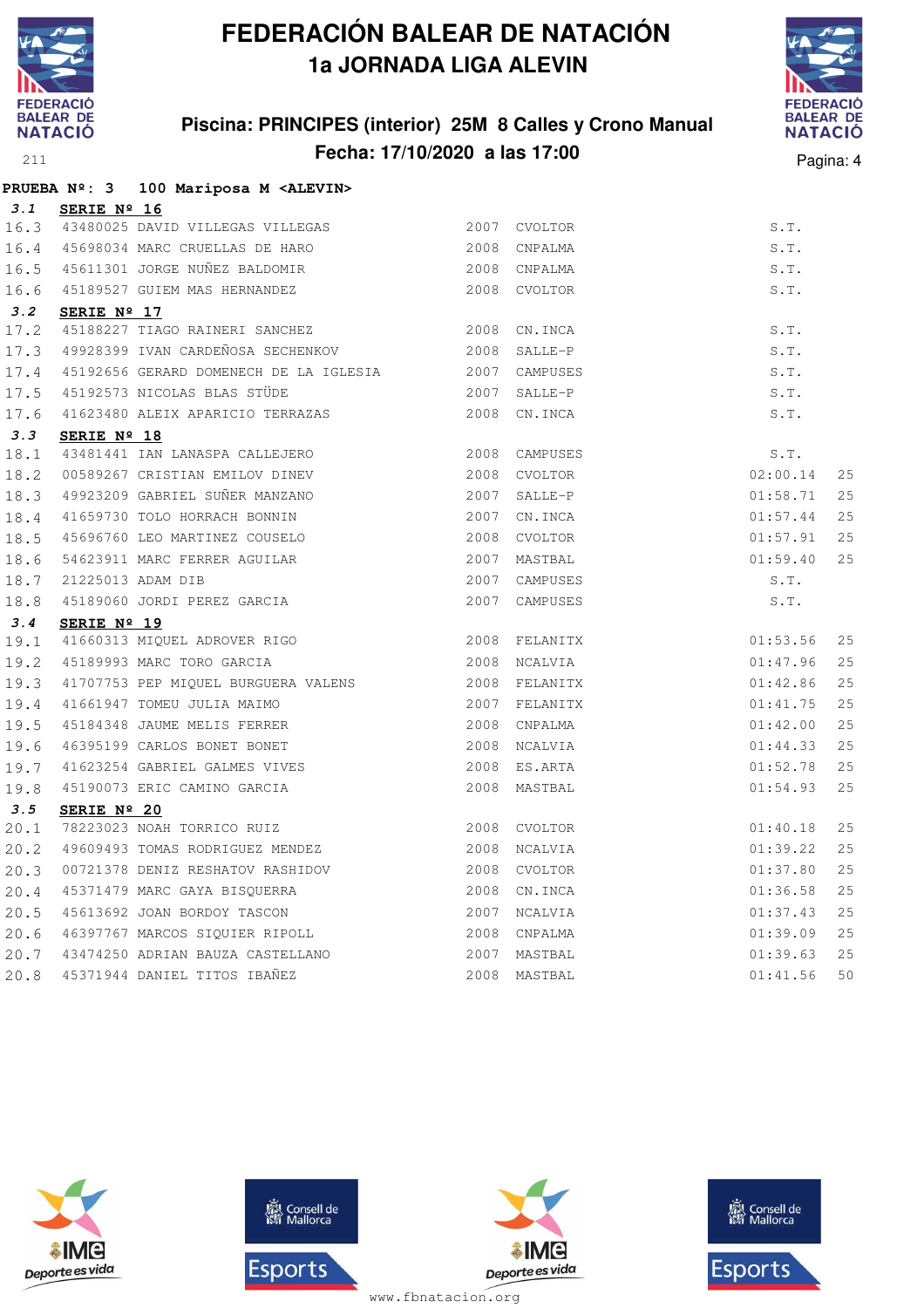

#### **Piscina: PRINCIPES (interior) 25M 8 Calles y Crono Manual Fecha: 17/10/2020 a las 17:00** Pagina: 5



|      |                 | PRUEBA Nº: 3 100 Mariposa M <alevin></alevin>                                                                                                                                                                                                     |      |              |                                        |    |
|------|-----------------|---------------------------------------------------------------------------------------------------------------------------------------------------------------------------------------------------------------------------------------------------|------|--------------|----------------------------------------|----|
|      | 3.6 SERIE Nº 21 |                                                                                                                                                                                                                                                   |      |              |                                        |    |
|      |                 | 21.1 45697069 SERGIO BENNASSAR MARTIN 2007 CNPALMA 01:32.31<br>21.2 41663834 SERGI PORTER VICENS 2008 SALLE-P 01:29.28<br>21.3 45192768 MARC CASTRO ARQUES 2007 CAMPUSES 01:28.33                                                                 |      |              |                                        | 25 |
|      |                 |                                                                                                                                                                                                                                                   |      |              |                                        | 25 |
|      |                 |                                                                                                                                                                                                                                                   |      |              |                                        | 25 |
|      |                 | 21.4 49609504 VALENTIN DE TORO BUCETA 2008 MASTBAL                                                                                                                                                                                                |      |              | 01:28.76                               | 50 |
|      |                 | 21.5 49609031 GABRIEL BARCELO CASTAÑER 2008 SALLE-P                                                                                                                                                                                               |      |              | 01:27.83                               | 25 |
|      |                 | 21.6 41663863 TOMEU BONET BONET (2007 NCALVIA 21.7 45187628 XAVIER PUIG BLANCO                                                                                                                                                                    |      |              | 01:28.86                               | 25 |
|      |                 |                                                                                                                                                                                                                                                   |      |              | $01:32.21$ 25                          |    |
|      |                 | 21.8 49773073 IÑIGO ROMERO AVILES                                                                                                                                                                                                                 |      | 2008 SALLE-P | 01:34.62                               | 25 |
| 3.7  | SERIE Nº 22     |                                                                                                                                                                                                                                                   |      |              |                                        |    |
| 22.1 |                 | 41663102 ALEXANDRU MEDREA PADURE 2007 CNPALMA                                                                                                                                                                                                     |      |              |                                        | 25 |
| 22.2 |                 | 45698049 XISCO QUINTANILLA GUTIERREZ 2007 CNPALMA                                                                                                                                                                                                 |      |              | $01:24.85$<br>$01:20.47$<br>$01:19.01$ | 25 |
|      |                 | 22.3 43470583 PAU REY GARCIA (2007 NORTHER 22.4 43476590 OLIVER TOLEDO PANIAGUA (2007 MASTBAL                                                                                                                                                     |      |              |                                        | 25 |
|      |                 |                                                                                                                                                                                                                                                   |      |              | 01:08.37                               | 50 |
|      |                 | 22.5 45188997 LLUC ZANIN BARCELO 2007 NCALVIA<br>22.6 45696312 POL VALLESPIR TORAN 2007 CN.INCA                                                                                                                                                   |      |              | 01:13.29                               | 25 |
|      |                 |                                                                                                                                                                                                                                                   |      |              | 01:20.13                               | 25 |
|      |                 | 22.7 49922759 JAVIER HERNANDEZ VILLAR 2007 MASTBAL                                                                                                                                                                                                |      |              | $01:21.18$ 25                          |    |
|      |                 | 22.8 49770154 FCO. BORJA GARAU MORENO 2008 CNPALMA                                                                                                                                                                                                |      |              | 01:27.37 25                            |    |
|      |                 | PRUEBA Nº: 4 100 Mariposa F <alevin></alevin>                                                                                                                                                                                                     |      |              |                                        |    |
| 4.1  | SERIE Nº 23     |                                                                                                                                                                                                                                                   |      |              |                                        |    |
|      |                 |                                                                                                                                                                                                                                                   |      |              | S.T.                                   |    |
|      |                 |                                                                                                                                                                                                                                                   |      |              | S.T.                                   |    |
|      |                 | <b>4.1</b> SERIE Nº 23<br>23.1 46394334 LAURA VILAFRANCA MOYA<br>23.2 49481146 AINA BAUZA LLANA<br>23.3 03764793 LIUDMILA LABUTINA<br>23.4 49928607 ELENA AMOR BAUZA<br>23.5 02117380 EMILY CZAJA<br>23.5 02117380 EMILY CZAJA<br>23.6 41661081 N |      |              | S.T.                                   |    |
|      |                 |                                                                                                                                                                                                                                                   |      |              | S.T.                                   |    |
|      |                 |                                                                                                                                                                                                                                                   |      |              | S.T.                                   |    |
|      |                 |                                                                                                                                                                                                                                                   |      |              | S.T.                                   |    |
|      |                 |                                                                                                                                                                                                                                                   |      |              | S.T.                                   |    |
| 4.2  | SERIE Nº 24     |                                                                                                                                                                                                                                                   |      |              |                                        |    |
|      |                 | 2.2 <b>SERIE Nº 24</b><br>24.1 45613777 NEUS GREGORIO RIERA 2009 CVOLTOR                                                                                                                                                                          |      |              | S.T.                                   |    |
|      |                 | 24.2 49926640 SARA VILLEGAS VILLEGAS 2010 CVOLTOR                                                                                                                                                                                                 |      |              | S.T.                                   |    |
|      |                 | 24.3 49610886 AZAHARA LLOMPART PORTAS                                                                                                                                                                                                             |      | 2010 CNPALMA | S.T.                                   |    |
|      |                 | 24.4 54623315 MARTINA GARCIA PROHENS 2010 CNPALMA<br>24.5 46393247 OLIMPIA BESALDUCH ALVAREZ 2010 CNPALMA                                                                                                                                         |      |              | S.T.                                   |    |
|      |                 |                                                                                                                                                                                                                                                   |      |              | S.T.                                   |    |
| 24.6 |                 | 49611179 CARLA ARTEAGA MOLINA                                                                                                                                                                                                                     |      | 2010 CVOLTOR | S.T.                                   |    |
| 24.7 |                 | 49605845 PAULA SILLERO FERNANDEZ                                                                                                                                                                                                                  |      | 2010 CVOLTOR | S.T.                                   |    |
| 24.8 |                 | 49608206 PAULA OLIVARES TORRICO                                                                                                                                                                                                                   |      | 2009 LLUCMA  | S.T.                                   |    |
| 4.3  | SERIE Nº 25     |                                                                                                                                                                                                                                                   |      |              |                                        |    |
| 25.1 |                 | 41659846 MARIA CIRER CABOT                                                                                                                                                                                                                        | 2009 | CNPALMA      | S.T.                                   |    |
| 25.2 |                 | 54875912 MARTA RAMIS GALMES                                                                                                                                                                                                                       | 2010 | SALLE-P      | S.T.                                   |    |
| 25.3 |                 | 49609931 ALBA PASCUAL SABANIEL                                                                                                                                                                                                                    |      | 2009 SALLE-P | S.T.                                   |    |
| 25.4 |                 | 46390955 MARTINA SERRA MARTINEZ                                                                                                                                                                                                                   |      | 2009 SALLE-P | 03:52.19                               | 25 |
| 25.5 |                 | 46397615 MARIA ANGELA BARCELO CASTAÑER                                                                                                                                                                                                            | 2010 | SALLE-P      | S.T.                                   |    |
| 25.6 |                 | 49610392 ISABEL BERGAS COMAS                                                                                                                                                                                                                      |      | 2010 SALLE-P | S.T.                                   |    |
| 25.7 |                 | 49868806 CECILIA NOCERAS SANCHEZ                                                                                                                                                                                                                  |      | 2010 CN.INCA | S.T.                                   |    |
| 25.8 |                 | 45695014 SOFIA MESQUIDA PIOTROW                                                                                                                                                                                                                   |      | 2009 CNPALMA | S.T.                                   |    |